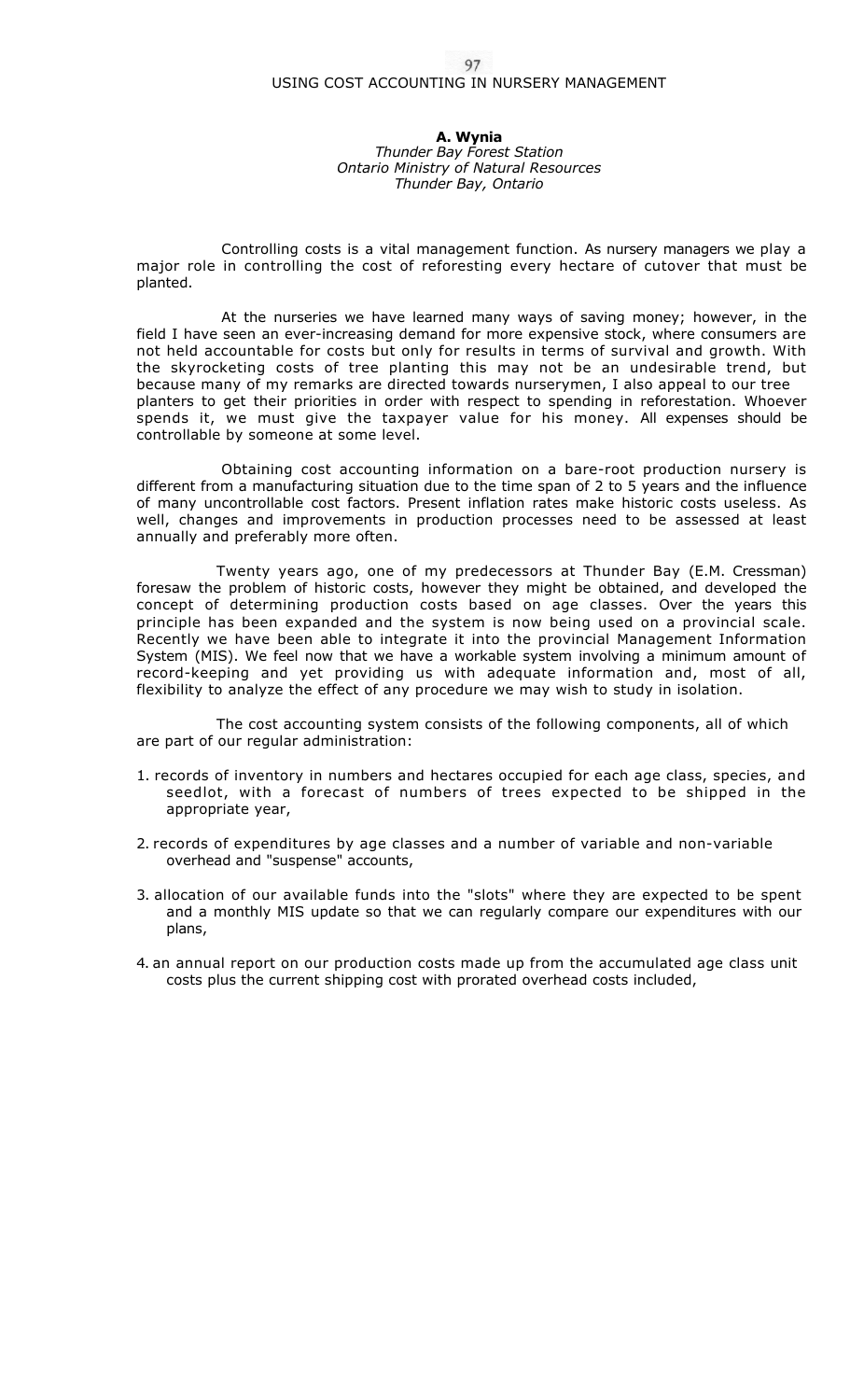- 5. the cost records of our container stock production, which have been integrated with the age class record system even though because of the short production period we can use historic costs for them, and
- 6. a report that at the completion of the shipping year is sent to all client districts that have received trees and shows the production costs associated with each of the age classes of stock that they received.

Due to the policy of the provincial government, we cannot include capital costs or seed costs even though it would not be difficult to incorporate them as direct costs and overhead prorated costs. Operating improvements as a result of capital investments therefore show directly as savings. All coding for the system is done daily by a senior nursery staff member and takes less than 15 minutes.

The annual and monthly computer-produced MIS reports summarize all expenses of the nursery under the regular MIS categories such as permanent salaries, seasonal salaries, services, communication, etc., for each specified production cost code. The input for the MIS reports are the processed and pending coded payrolls and invoices submitted to our financial branch. The month-end report is usually available within 1 week after the end of each month.

> For example, all costs associated with transplanting 1 V2+1 V2 stock, weeding it, and fertilizing it in the fiscal year are shown by codes and categories for review and analysis. They are totalled to obtain the annual direct expenditure on that age class. Figure 1 shows a page of this monthly MIS report.

The indirect expenditures are shown elsewhere and include land preparation, irrigation, fertilizer purchases, etc., and overhead. The former costs are obtained from holding accounts and are assigned on the basis of acreage occupied and the latter are prorated on the basis of total direct expenditures. Some shifts may be required to adjust for large changes in operating procedures, as when insufficient land has been prepared for transplanting due to increases in targets.

When the total costs have been determined for each age class by product in the fiscal year, including overhead costs and special adjustments, the current inventory and forecast provide the information needed to obtain the per thousand cost component of that year for that product. By simply adding the current year's component costs, a total cost rating can be obtained.

Table I illustrates a very simple calculation of costs for a nursery producing 1+0, 2+0, and 3+0 stock. Using the same approach of determining cost ratings rather than historic costs also avoids the problem of the discrepancy between fiscal years and shipping years in our production process.

Having plenty of "slots" in which to place costs of special interest within the age class category enables a nurseryman to pinpoint certain operations in which he is particularly interested. For example, we are currently looking at the impact of our mechanical harvester on our shipping costs. Costs associated with shading during the first year for some species and not others can be separated out if desired. We have found a two-digit decimal breakdown quite adequate. Table 2 is an example of a section of our coding manual.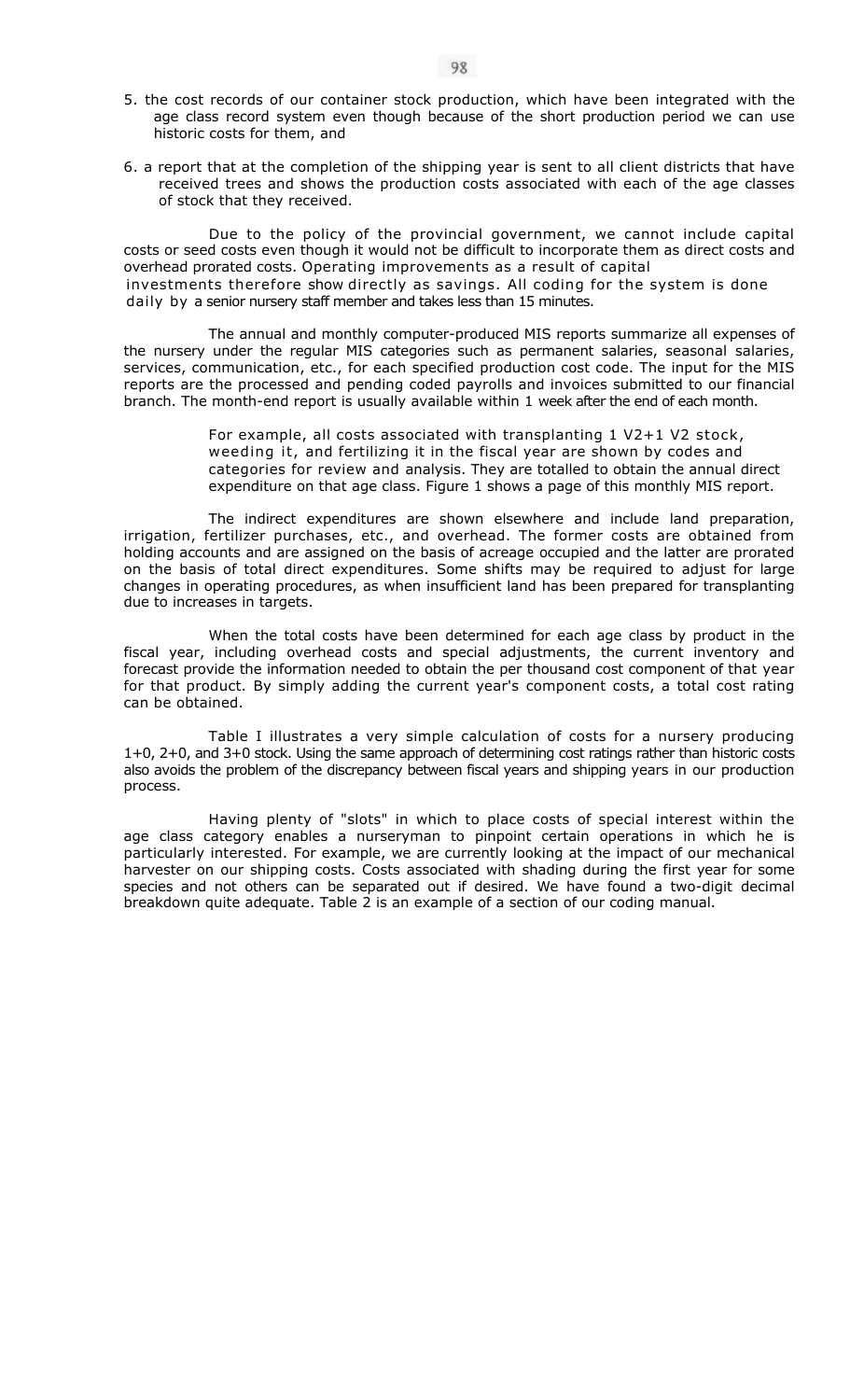| EXPENDITURE REPORT<br>D1/M1                                                        |                        |                        | MINISTRY OF NATURAL RESOURCES     |                               |                   |                  | PAGE<br>554            |
|------------------------------------------------------------------------------------|------------------------|------------------------|-----------------------------------|-------------------------------|-------------------|------------------|------------------------|
| 2081 THUNDER BAY FOREST STATION<br>SUB-LOCATION<br>ACTIVITY 4200 FOREST MANAGEMENT |                        | PERIOD ENDED           | PROJECT REPORT<br>AUGUST 31, 1980 | RUN DATE 08/30/80             |                   |                  |                        |
|                                                                                    | EXPENDITURE<br>CURRENT | EXPENDITURE<br>T O     |                                   | ACCRUED EXPENDITURE ALLOTMENT | CURRENT           | ALLOTMENT<br>FOR | <b>BALANCE</b><br>OF   |
|                                                                                    | MONTH<br>-----------   | DATE                   | EXPENDITURE                       | TOTAL                         | CHANGE<br>------- | YEAR<br>-------- | ALLOTMENT              |
| PROJECT 31                                                                         |                        |                        |                                   |                               |                   |                  |                        |
| B SALARIES                                                                         | 21.78                  | 35.80                  |                                   | 36<br>36                      |                   | 500              | $36 -$<br>464          |
| TOTAL B SALARIES<br>PROJECT 31 TOTAL                                               | 21.78<br>21.78         | 35.80<br>35.80         |                                   | 36                            |                   | 500              | 464                    |
|                                                                                    |                        |                        |                                   |                               |                   |                  |                        |
| PROJECT 40<br>SUPPLIES                                                             |                        | 62.40                  |                                   | 62                            |                   |                  | $62 -$                 |
| PROJECT 40 TOTAL                                                                   |                        | 62.40                  |                                   | 62                            |                   |                  | $62 -$                 |
| PROJECT 41                                                                         |                        |                        |                                   |                               |                   |                  |                        |
| A SALARIES NORMAL                                                                  |                        | 1,677.28               |                                   | 1,677                         |                   |                  | $1,677-$               |
| B SALARIES                                                                         |                        | 22,051.35              |                                   | 22,051                        |                   |                  | $22.051 -$<br>949      |
| TOTAL B SALARIES                                                                   |                        | 22,051.35<br>23,728.63 |                                   | 22,051<br>23,729              |                   | 23,000<br>23,000 | $729 -$                |
| TOTAL EXPENDITURE<br>TOTAL                                                         |                        | 23,728.63              |                                   | 23,729                        |                   | 23,000           | $729 -$                |
| PROJECT 41 TOTAL                                                                   |                        | 23,728.63              |                                   | 23.729                        |                   | 23,000           | $729 -$                |
| PROJECT 42                                                                         |                        |                        |                                   |                               |                   |                  |                        |
| A SALARIES NORMAL                                                                  | 1, 117.20              | 1, 117.20              | 605                               | 1,722                         |                   |                  | $1,722-$               |
| B SALARIES                                                                         | 31,844.10              | 32,793.04              |                                   | 32,793                        |                   |                  | $32,793-$              |
| TOTAL B SALARIES                                                                   | 31,844.10              | 32,793.04              |                                   | 32.793                        |                   | 50,000           | 17,207<br>15,485       |
| TOTAL EXPENDITURE                                                                  | 32,961.30<br>32,961.30 | 33,910.24<br>33,910.24 | 605<br>605                        | 34,515<br>34.515              |                   | 50,000<br>50,000 | 15,485                 |
| TOTAL<br>PROJECT 42 TOTAL                                                          | 32,961.30              | 33.910.24              | 605                               | 34.515                        |                   | 50,000           | 15,485                 |
|                                                                                    |                        |                        |                                   |                               |                   |                  |                        |
| PROJECT 43                                                                         |                        | 60.64                  |                                   | 61                            |                   |                  | $61 -$                 |
| A SALARIES NORMAL<br>B SALARIES                                                    | 1,129.38               | 2,302.66               |                                   | 2,303                         |                   |                  | $2.303 -$              |
| TOTAL B SALARIES                                                                   | 1,129.38               | 2,302.66               |                                   | 2,303                         |                   | 1,200            | $1,103-$               |
| TOTAL EXPENDITURE                                                                  | 1,129.38               | 2,363.30               |                                   | 2.363                         |                   | 1,200            | $1.163 -$              |
| TOTAL                                                                              | 1,129.38               | 2,363.30               |                                   | 2,363                         |                   | 1,200            | $1,163-$               |
| PROJECT 43 TOTAL                                                                   | 1,129.38               | 2,363.30               |                                   | 2,363                         |                   | 1,200            | $1,163-$               |
| PROJECT 44                                                                         |                        |                        |                                   |                               |                   |                  |                        |
| B SALARIES                                                                         | 4,323.11               | 4,811.69               |                                   | 4.812                         |                   |                  | $4.812 -$              |
| TOTAL B SALARIES                                                                   | 4,323.11               | 4,811.69               |                                   | 4,812                         |                   | 2,000            | $2.812 -$<br>$2.812 -$ |
| PROJECT 44 TOTAL                                                                   | 4.323.11               | 4.811.69               |                                   | 4,812                         |                   | 2,000            |                        |
| PROJECT 45                                                                         | 58.08                  | 128.18                 |                                   | 128                           |                   |                  | $128 -$                |
| B SALARIES<br>TOTAL B SALARIES                                                     | 58.08                  | 128.18                 |                                   | 128                           |                   | 800              | 672                    |
| PROJECT 45 TOTAL                                                                   | 58.08                  | 128.18                 |                                   | 12B                           |                   | 800              | 672                    |
| PROJECT 48                                                                         |                        |                        |                                   |                               |                   |                  |                        |
| A SALARIES NORMAL                                                                  |                        | 134.40                 |                                   | 134                           |                   |                  | $134 -$                |
| <b>B SALARIES</b>                                                                  | 4.474.76               | 4.689.64               |                                   | 4,690                         |                   |                  | $4.690 -$              |
| SUPPLIES                                                                           |                        | 5.97                   |                                   | 6                             |                   |                  | $6 -$<br>$4.830 -$     |
| TOTAL EXPENDITURE                                                                  | 4.474.76               | 4.830.01               |                                   | 4,830                         |                   |                  |                        |

Figure 1. Sample page from a monthly MIS report.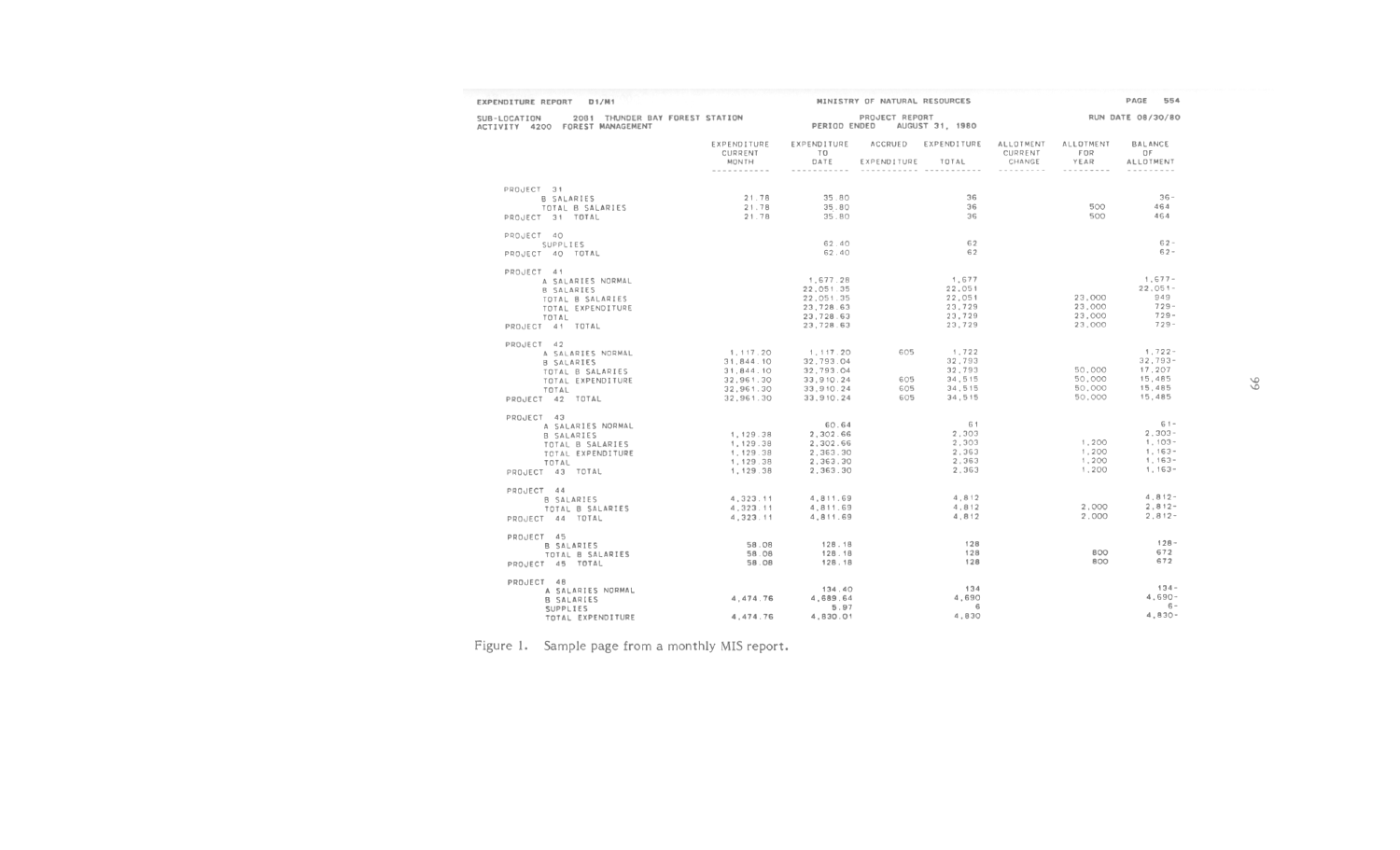| Age class                 | Recorded | Ha                        | Land costs | Total<br>operating cost | Office prorated | Total costs |
|---------------------------|----------|---------------------------|------------|-------------------------|-----------------|-------------|
| $1 - 0$                   | 10 000   | 26                        | 3 5 6 9    | 13 569                  | 2 7 1 4         | 16 283      |
| $2 - 0$                   | 5 000    | 20                        | 2 745      | 7 745                   | 1 549           | 9 294       |
| $3 - 0$                   | 3 000    | $\overline{\phantom{0}5}$ | 686        | 3 686                   | 737             | 4 423       |
| Maintenance<br>land costs | 7 000    | 51                        | 7 000      | 25 000                  | 5 000           | 30 000      |
| Office                    | 5 000    |                           |            |                         |                 |             |
| Fixed costs               | 10 000   |                           |            |                         |                 |             |
|                           | 40 000   |                           |            |                         |                 |             |

Table 1. Schematic calculation of nursery stock production costs

| Age<br>class            | Product                     | Ha           | Costs                         | Inventory<br>(mm)  | Cost/M             | Forecast<br>ship $(mm)$ | Success<br>ratio  | Cost<br>rate/M      | Acc cost<br>rate/M | Total production<br>cost rating/M |
|-------------------------|-----------------------------|--------------|-------------------------------|--------------------|--------------------|-------------------------|-------------------|---------------------|--------------------|-----------------------------------|
| $1-0$                   | $1-0$<br>$2 - 0$<br>$3 - 0$ | 6<br>15<br>5 | 3 7 5 7<br>9 3 9 5<br>3 1 3 1 | 4.0<br>17.0<br>3.0 | .94<br>.55<br>1.04 | 3.7<br>11.1<br>1.8      | .80<br>.66<br>.60 | 1.18<br>.83<br>1.73 | 1.18               | 2.03                              |
| $2 - 0$                 | $2 - 0$<br>$3 - 0$          | 14<br>6      | 6 507<br>2 787                | 10.5<br>2.5        | .62<br>1.11        | 6.3<br>1.9              | .60<br>.76        | 1.03<br>1.46        | 1.86               | 3.35                              |
| $3 - 0$                 | $3 - 0$                     | 5            | 4 4 2 3<br>30 000             | 2.1                | 2.11               | 1.7                     | .81               | 2.60                | 5.79               | 7.72                              |
| Total costs<br>Variable |                             | 40 000       | $\frac{1}{30000}$ = 1.333     |                    |                    |                         |                   |                     |                    |                                   |